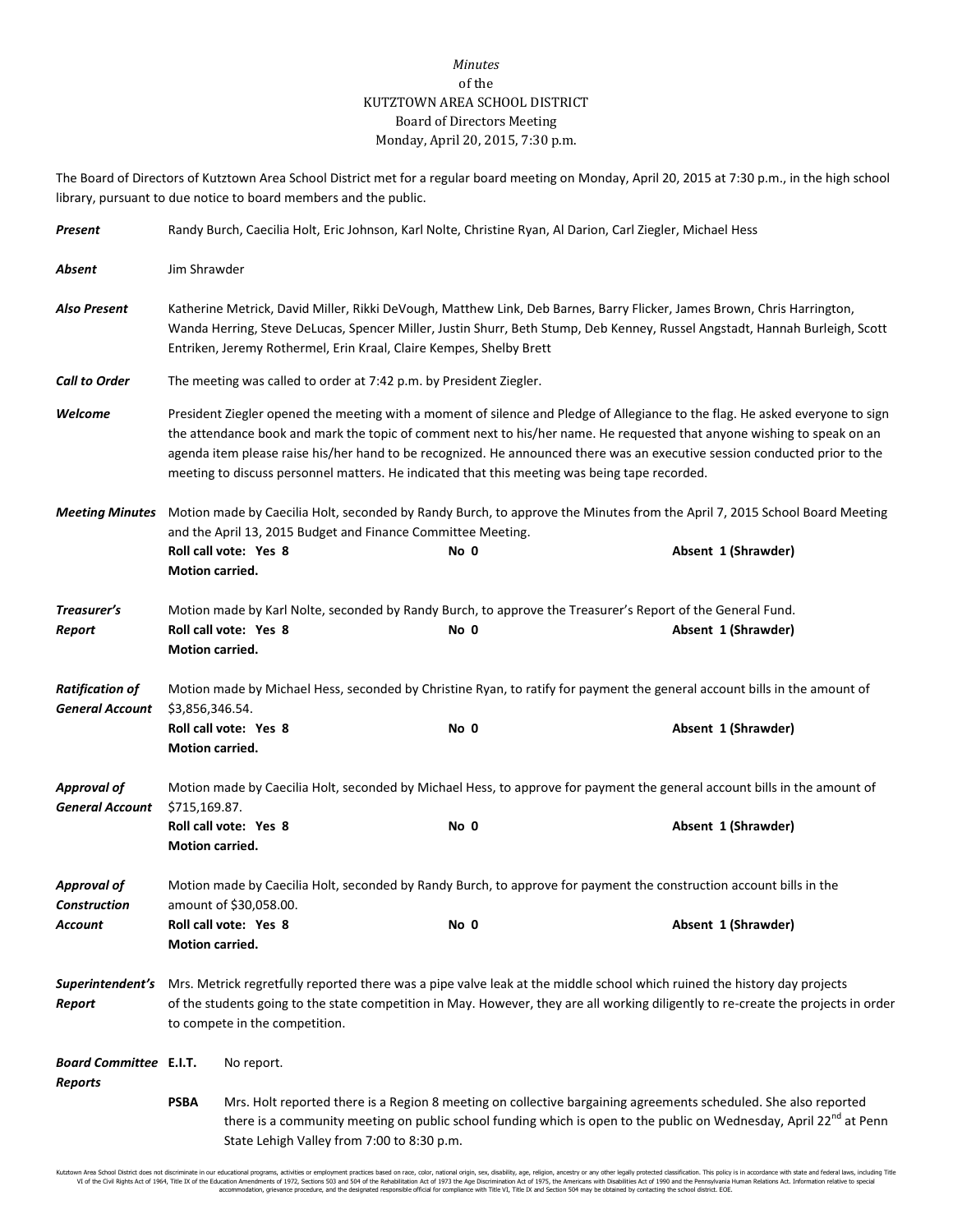|                                     | <b>BCIU</b>        | Mr. Ziegler reported a decision has been made to promote from within to fill the vacant position left by Dr.<br>Mierzejewski, assistant director of professional development and curriculum. |                                                                                                                                                                        |                                                                                                                                                                                                                                                                                                                                                                                                                                                                                                                           |  |  |  |  |  |
|-------------------------------------|--------------------|----------------------------------------------------------------------------------------------------------------------------------------------------------------------------------------------|------------------------------------------------------------------------------------------------------------------------------------------------------------------------|---------------------------------------------------------------------------------------------------------------------------------------------------------------------------------------------------------------------------------------------------------------------------------------------------------------------------------------------------------------------------------------------------------------------------------------------------------------------------------------------------------------------------|--|--|--|--|--|
|                                     | <b>BCTC</b>        | Dr. Ryan reported the committee is continuing to complete first and second readings of policies. She also reported<br>the HVAC program will be moving to the East Campus.                    |                                                                                                                                                                        |                                                                                                                                                                                                                                                                                                                                                                                                                                                                                                                           |  |  |  |  |  |
|                                     | P&C                | Mrs. Holt reported the committee was given a presentation on instructional software. She also reported there was a<br>lengthy discussion on Policy 815, which included input from teachers.  |                                                                                                                                                                        |                                                                                                                                                                                                                                                                                                                                                                                                                                                                                                                           |  |  |  |  |  |
|                                     | ECC                | No report.                                                                                                                                                                                   |                                                                                                                                                                        |                                                                                                                                                                                                                                                                                                                                                                                                                                                                                                                           |  |  |  |  |  |
|                                     |                    |                                                                                                                                                                                              | maintenance issues which are continuing to be monitored.                                                                                                               | Facilities Mr. Burch reported the committee received an update from the engineer on the high school project and reviewed                                                                                                                                                                                                                                                                                                                                                                                                  |  |  |  |  |  |
|                                     | <b>Achievement</b> | <b>Student</b> No report.                                                                                                                                                                    |                                                                                                                                                                        |                                                                                                                                                                                                                                                                                                                                                                                                                                                                                                                           |  |  |  |  |  |
| Personnel                           |                    | Motion made by Caecilia Holt, seconded by Christine Ryan, to approve the following personnel items:                                                                                          |                                                                                                                                                                        |                                                                                                                                                                                                                                                                                                                                                                                                                                                                                                                           |  |  |  |  |  |
|                                     | 1.                 |                                                                                                                                                                                              |                                                                                                                                                                        | The approval of the following summer maintenance and custodial help for summer 2015 for a term not to exceed 8 weeks                                                                                                                                                                                                                                                                                                                                                                                                      |  |  |  |  |  |
|                                     |                    |                                                                                                                                                                                              | at 8 work hours per day, at a rate of \$9.65 per hour:                                                                                                                 |                                                                                                                                                                                                                                                                                                                                                                                                                                                                                                                           |  |  |  |  |  |
|                                     |                    | Andrew J. Entriken<br>Diane M. Zettlemover                                                                                                                                                   | Lucas A. Warning<br>Heather B. Hackman                                                                                                                                 | Spencer M. Miller                                                                                                                                                                                                                                                                                                                                                                                                                                                                                                         |  |  |  |  |  |
|                                     | 2.                 |                                                                                                                                                                                              |                                                                                                                                                                        | The approval of Arthur M. Poulsen as a maintenance employee, effective April 21, 2015, at a rate of \$14.86 per hour.                                                                                                                                                                                                                                                                                                                                                                                                     |  |  |  |  |  |
|                                     | 3.                 |                                                                                                                                                                                              |                                                                                                                                                                        | The approval of Tucker B. Gordner as grounds keeper, effective May 4, 2015, at a rate of \$13.39 per hour.                                                                                                                                                                                                                                                                                                                                                                                                                |  |  |  |  |  |
|                                     | 4.                 |                                                                                                                                                                                              |                                                                                                                                                                        | The approval of Darcy J. Calkin as a volunteer softball coach at the middle school for the 2014-2015 school year, effective                                                                                                                                                                                                                                                                                                                                                                                               |  |  |  |  |  |
|                                     |                    | April 21, 2015.                                                                                                                                                                              |                                                                                                                                                                        |                                                                                                                                                                                                                                                                                                                                                                                                                                                                                                                           |  |  |  |  |  |
|                                     |                    |                                                                                                                                                                                              |                                                                                                                                                                        | All Personnel are Approved Pending the District's Receipt of All Mandated Credentials                                                                                                                                                                                                                                                                                                                                                                                                                                     |  |  |  |  |  |
|                                     |                    | Roll call vote: Yes 8                                                                                                                                                                        | No 0                                                                                                                                                                   | Absent 1 (Shrawder)                                                                                                                                                                                                                                                                                                                                                                                                                                                                                                       |  |  |  |  |  |
|                                     | Motion carried.    |                                                                                                                                                                                              |                                                                                                                                                                        |                                                                                                                                                                                                                                                                                                                                                                                                                                                                                                                           |  |  |  |  |  |
| 2015 ESY and<br><b>Work Program</b> |                    |                                                                                                                                                                                              | \$24.50 per hour and paraeducators will be paid \$14.00 per hour for ESY/Summer Work Program only.<br>Elementary School Learning Support at Kutztown Elementary School | Motion made by Christine Ryan, seconded by Al Darion, to approve the 2015 Extended School Year (ESY) and High School<br>Summer Work Program and staffing for eligible special education students. One teacher preparation day will be granted for both<br>programs. ESY and High School Summer Work students will attend Monday through Thursday from June 16-July 23. There is no<br>student session on Monday, June 15. Hours of instruction for both programs will be 9:00 a.m. to 11:30 a.m. Instructors will be paid |  |  |  |  |  |
|                                     | Instructor:        |                                                                                                                                                                                              | Vickie L. Bastian                                                                                                                                                      |                                                                                                                                                                                                                                                                                                                                                                                                                                                                                                                           |  |  |  |  |  |
|                                     | Paraeductors:      |                                                                                                                                                                                              | Nora E. Bullock                                                                                                                                                        |                                                                                                                                                                                                                                                                                                                                                                                                                                                                                                                           |  |  |  |  |  |
|                                     |                    | Ambika S. Khanna<br>Middle School Learning Support at Kutztown Middle School                                                                                                                 |                                                                                                                                                                        |                                                                                                                                                                                                                                                                                                                                                                                                                                                                                                                           |  |  |  |  |  |
|                                     |                    | Lori E. Christ<br>Instructor:                                                                                                                                                                |                                                                                                                                                                        |                                                                                                                                                                                                                                                                                                                                                                                                                                                                                                                           |  |  |  |  |  |
|                                     |                    |                                                                                                                                                                                              | Middle School Life Skills Support at Kutztown Middle School                                                                                                            |                                                                                                                                                                                                                                                                                                                                                                                                                                                                                                                           |  |  |  |  |  |
|                                     | Instructor:        |                                                                                                                                                                                              | Korinne A. Stump-Dalton                                                                                                                                                |                                                                                                                                                                                                                                                                                                                                                                                                                                                                                                                           |  |  |  |  |  |
|                                     | Paraeducator:      |                                                                                                                                                                                              | Joanne O. Waidelich                                                                                                                                                    |                                                                                                                                                                                                                                                                                                                                                                                                                                                                                                                           |  |  |  |  |  |
|                                     |                    | Elementary Life Skills Support at Kutztown Elementary School                                                                                                                                 |                                                                                                                                                                        |                                                                                                                                                                                                                                                                                                                                                                                                                                                                                                                           |  |  |  |  |  |
|                                     | Instructor:        |                                                                                                                                                                                              | Linda M. Schroeder                                                                                                                                                     |                                                                                                                                                                                                                                                                                                                                                                                                                                                                                                                           |  |  |  |  |  |
|                                     | Paraeducator:      |                                                                                                                                                                                              | Martha J. Bergman                                                                                                                                                      |                                                                                                                                                                                                                                                                                                                                                                                                                                                                                                                           |  |  |  |  |  |
|                                     |                    |                                                                                                                                                                                              | Marianne E. Hill-Strackbein<br>Melissa S. Giacobello                                                                                                                   |                                                                                                                                                                                                                                                                                                                                                                                                                                                                                                                           |  |  |  |  |  |
|                                     |                    |                                                                                                                                                                                              | <b>High School Summer Work Program at Kutztown Middle School and Kutztown Elementary School</b>                                                                        |                                                                                                                                                                                                                                                                                                                                                                                                                                                                                                                           |  |  |  |  |  |
|                                     | Instructor:        |                                                                                                                                                                                              | Danielle K. Berger                                                                                                                                                     |                                                                                                                                                                                                                                                                                                                                                                                                                                                                                                                           |  |  |  |  |  |
|                                     | Paraeducator:      |                                                                                                                                                                                              | Nicole M. DeLong                                                                                                                                                       |                                                                                                                                                                                                                                                                                                                                                                                                                                                                                                                           |  |  |  |  |  |
|                                     |                    |                                                                                                                                                                                              | Amy J. Pettit                                                                                                                                                          |                                                                                                                                                                                                                                                                                                                                                                                                                                                                                                                           |  |  |  |  |  |
|                                     |                    |                                                                                                                                                                                              | Alison J. VanDuren                                                                                                                                                     |                                                                                                                                                                                                                                                                                                                                                                                                                                                                                                                           |  |  |  |  |  |
|                                     |                    | <b>Braille Transcription:</b>                                                                                                                                                                |                                                                                                                                                                        | Kay L. Gernert (100 hours at \$14.00 per hour for ESY/Summer Work Program only)                                                                                                                                                                                                                                                                                                                                                                                                                                           |  |  |  |  |  |
|                                     |                    | <b>Additional Personnel:</b>                                                                                                                                                                 | June 16-June 23 from 8:30-11:45 a.m.                                                                                                                                   |                                                                                                                                                                                                                                                                                                                                                                                                                                                                                                                           |  |  |  |  |  |
|                                     | Nurse Aide         |                                                                                                                                                                                              | Carol J. Fairchild (then current hourly rate)                                                                                                                          |                                                                                                                                                                                                                                                                                                                                                                                                                                                                                                                           |  |  |  |  |  |
|                                     |                    | Substitute School Nurse                                                                                                                                                                      | Tina M. Schmeck (\$24.50 per hour, current curriculum rate)                                                                                                            |                                                                                                                                                                                                                                                                                                                                                                                                                                                                                                                           |  |  |  |  |  |
|                                     |                    |                                                                                                                                                                                              | Vanessa Sherrer (then current hourly rate)                                                                                                                             |                                                                                                                                                                                                                                                                                                                                                                                                                                                                                                                           |  |  |  |  |  |
|                                     |                    | Speech and Language                                                                                                                                                                          | Barry S. DeWitt II (\$24.50 per hour, current curriculum rate)                                                                                                         |                                                                                                                                                                                                                                                                                                                                                                                                                                                                                                                           |  |  |  |  |  |

Kutztown Area School District does not discriminate in our educational programs, activities or employment practices based on race, color, national origin, sex, disability, age, religion, ancestry or any other legally prot